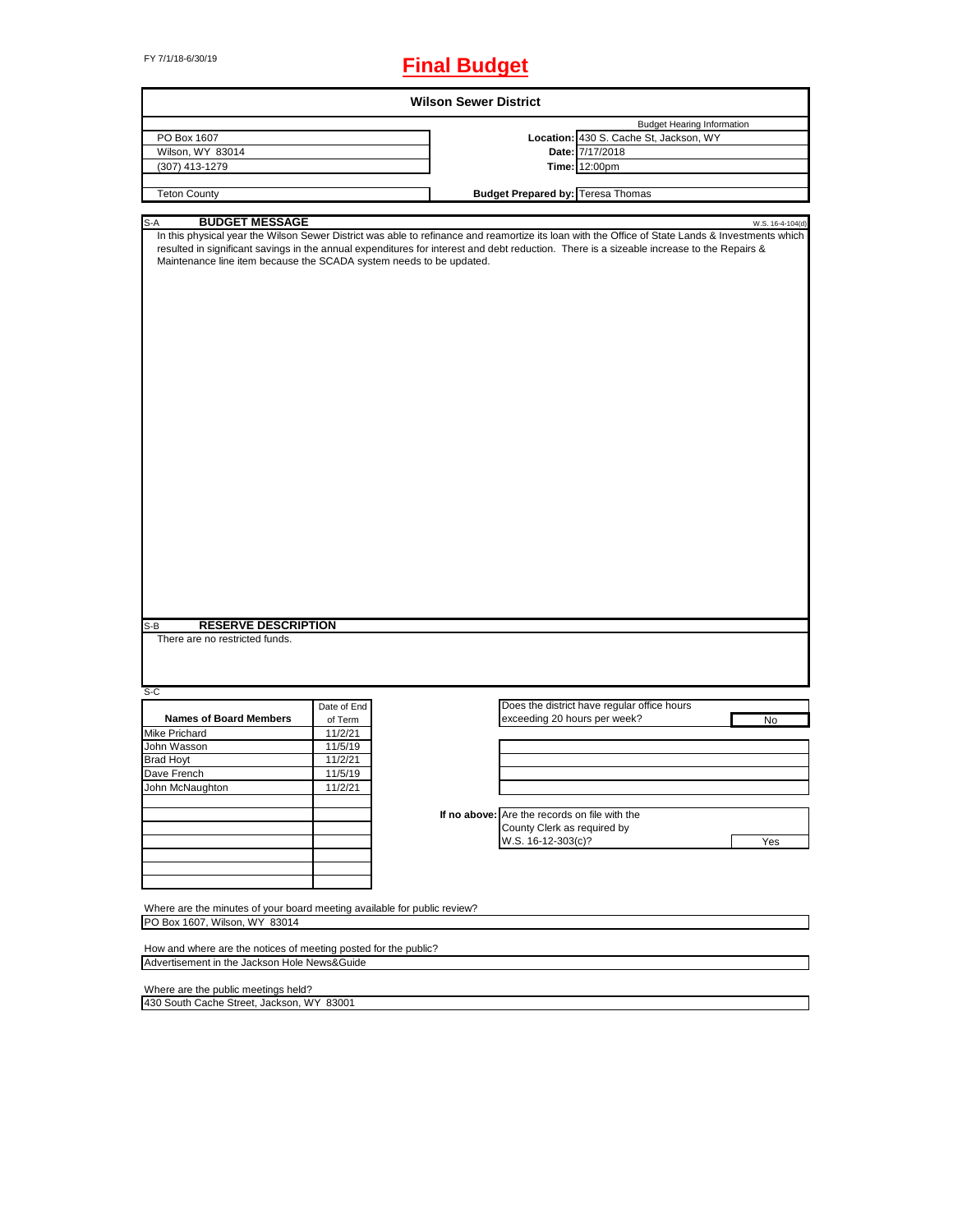# **FINAL BUDGET SUMMARY**

|       | <b>OVERVIEW</b>                                             |             | 2017-2018<br>Estimated | 2018-2019<br>Proposed | Final Approval |
|-------|-------------------------------------------------------------|-------------|------------------------|-----------------------|----------------|
|       |                                                             |             |                        |                       |                |
| $S-1$ | <b>Total Budgeted Expenditures</b>                          | \$500,192   | \$462,954              | \$539,675             | \$539,675      |
| $S-2$ | <b>Total Principal to Pay on Debt</b>                       | \$220,476   | \$105,164              | \$91,325              | \$91,325       |
| $S-3$ | <b>Total Change to Restricted Funds</b>                     | \$0         | \$0                    | \$0 <sub>1</sub>      | \$0            |
|       |                                                             |             |                        |                       |                |
| $S-4$ | <b>Total General Fund and Forecasted Revenues Available</b> | \$1,072,660 | \$1,060,753            | \$1,148,069           | \$1,148,069    |
|       |                                                             |             |                        |                       |                |
| $S-5$ | Amount requested from County Commissioners                  | \$204,654   | \$204.728              | \$204,728             | \$204,728      |
|       |                                                             |             |                        |                       |                |
| $S-6$ | <b>Additional Funding Needed:</b>                           |             |                        | \$0                   | \$0            |

|                | <b>REVENUE SUMMARY</b>                                             | 2016-2017        | 2017-2018        | 2018-2019        | <b>Final Approval</b>        |
|----------------|--------------------------------------------------------------------|------------------|------------------|------------------|------------------------------|
|                |                                                                    | Actual           | Estimated        | Proposed         |                              |
|                |                                                                    |                  |                  |                  |                              |
| $S-7$<br>$S-8$ | <b>Operating Revenues</b><br>Tax levy (From the County Treasurer)  | \$216,197<br>\$0 | \$203,934<br>\$0 | \$205,901<br>\$0 | \$205,901<br>\$0             |
| $S-9$          | <b>Government Support</b>                                          | \$0              | \$0              | \$0              | \$0                          |
|                | <b>Grants</b>                                                      | \$0              | \$0              | \$0              | \$0                          |
| $S-10$         |                                                                    | \$204,654        | \$204,728        | \$204,728        | \$204,728                    |
| $S-11$         | Other County Support (Not from Co. Treas.)<br><b>Miscellaneous</b> |                  | \$1,365          |                  | \$1,450                      |
| $S-12$         |                                                                    | \$1,083          |                  | \$1,450          |                              |
| $S-13$         | <b>Other Forecasted Revenue</b>                                    | \$0              | \$0              | \$0              | \$0                          |
| $S-14$         | <b>Total Revenue</b>                                               | \$421,934        | \$410,027        | \$412.079        | \$412.079                    |
|                | FY 7/1/18-6/30/19                                                  |                  |                  |                  | <b>Wilson Sewer District</b> |
|                | <b>EXPENDITURE SUMMARY</b>                                         | 2016-2017        | 2017-2018        | 2018-2019        | <b>Final Approval</b>        |
|                |                                                                    | Actual           | Estimated        | Proposed         |                              |
|                |                                                                    |                  |                  |                  |                              |
| $S-15$         | <b>Capital Outlay</b>                                              | \$0              | \$0              | \$0              | \$0                          |
| $S-16$         | <b>Interest and Fees On Debt</b>                                   | \$55,917         | \$32,786         | \$46,626         | \$46,626                     |
| $S-17$         | <b>Administration</b>                                              | \$41,386         | \$38,402         | \$40,991         | \$40,991                     |
| $S-18$         | <b>Operations</b>                                                  | \$147,710        | \$136,919        | \$197,232        | \$197,232                    |
| $S-19$         | <b>Indirect Costs</b>                                              | \$255,179        | \$254,847        | \$254,826        | \$254,826                    |
| $S-20$         | <b>Total Expenditures</b>                                          | \$500.192        | \$462,954        | \$539,675        | \$539,675                    |
|                |                                                                    |                  |                  |                  |                              |
|                | <b>DEBT SUMMARY</b>                                                | 2016-2017        | 2017-2018        | 2018-2019        | <b>Final Approval</b>        |
|                |                                                                    | Actual           | Estimated        | Proposed         |                              |
|                |                                                                    |                  |                  |                  |                              |
| $S-21$         | <b>Principal Paid on Debt</b>                                      | \$220,476        | \$105,164        | \$91,325         | \$91,325                     |
|                |                                                                    | 2016-2017        | 2017-2018        | 2018-2019        |                              |
|                | <b>CASH AND INVESTMENTS</b>                                        | Actual           | Estimated        | Proposed         | <b>Final Approval</b>        |
|                |                                                                    |                  |                  |                  |                              |
| $S-22$         | <b>TOTAL GENERAL FUNDS</b>                                         | \$650,726        | \$650,726        | \$735,990        | \$735,990                    |
|                | <b>Summary of Reserve Funds</b>                                    |                  |                  |                  |                              |
| $S-23$         | <b>Beginning Balance in Reserve Accounts</b>                       |                  |                  |                  |                              |
| $S-24$         | a. Depreciation Reserve                                            | \$0              | \$0              | \$0              | \$0                          |
| $S-25$         | b. Other Reserve                                                   | \$0              | \$0              | \$0              | \$0                          |
| $S-26$         | c. Emergency Reserve (Cash)                                        | \$0              | \$0              | \$0              | \$0                          |
|                | Total Reserves (a+b+c)                                             | \$0              | \$0              | \$0              | \$0                          |
| $S-27$         | Amount to be added                                                 |                  |                  |                  |                              |
| $S-28$         | a. Depreciation Reserve                                            | \$0              | \$0              | \$0              | \$0                          |
| $S-29$         | b. Other Reserve                                                   | \$0              | \$0              | \$0              | \$0                          |
| $S-30$         | c. Emergency Reserve (Cash)                                        | \$0              | \$0              | \$0              | \$0                          |
|                | Total to be added (a+b+c)                                          | \$0              | \$0              | \$0              | \$0                          |
|                |                                                                    |                  |                  |                  |                              |
| $S-31$         | <b>Subtotal</b>                                                    | \$0              | \$0              | \$0              | \$0                          |
| $S-32$         | Less Total to be spent                                             | \$0              | \$0              | \$0              | \$0                          |
|                |                                                                    |                  |                  |                  |                              |
| $S-33$         | <b>TOTAL RESERVES AT END OF FISCAL YEAR</b>                        | \$0              | \$0              | \$0              | \$0                          |

*Budget Officer / District Official (if not same as "Submitted by")*

Date adopted by Special District 7/17/2018

Wilson, WY 83014 **DISTRICT ADDRESS:** PO Box 1607 **PREPARED BY:** Teresa Thomas

**DISTRICT PHONE:** (307) 413-1279

1/29/18 *Form approved by Wyoming Department of Audit, Public Funds Division Prepared in compliance with the Uniform Municipal Fiscal Procedures Act (W.S. 16-4-101 through 124) as it applies.*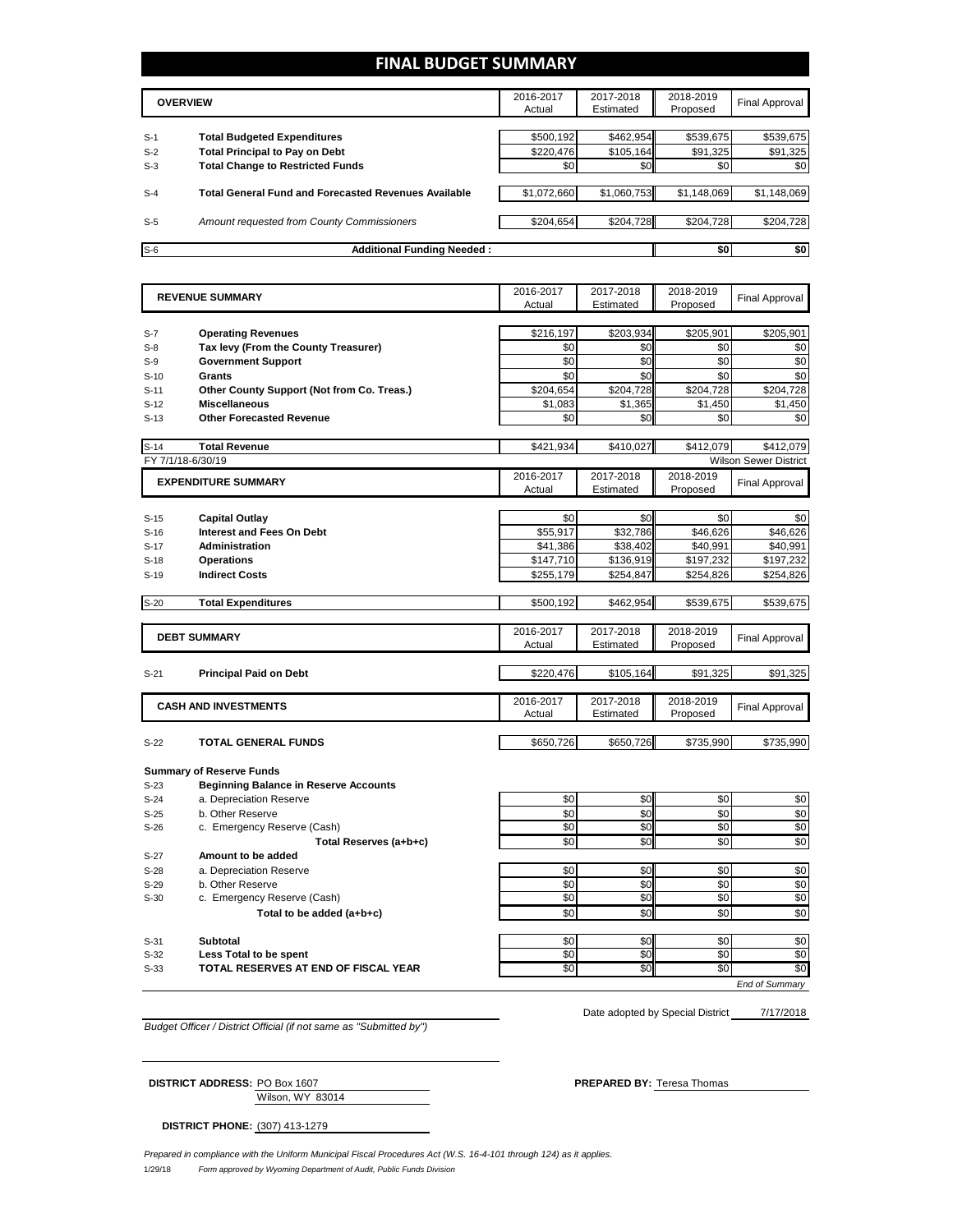# **Final Budget**

|                        | <b>Wilson Sewer District</b>                           |                     |                        | <b>FYE</b>            | 6/30/2019             |
|------------------------|--------------------------------------------------------|---------------------|------------------------|-----------------------|-----------------------|
|                        | <b>NAME OF DISTRICT/BOARD</b>                          |                     |                        |                       |                       |
|                        |                                                        |                     |                        |                       |                       |
|                        | <b>PROPERTY TAXES AND ASSESSMENTS</b>                  |                     |                        |                       |                       |
|                        |                                                        |                     |                        |                       |                       |
|                        |                                                        | 2016-2017<br>Actual | 2017-2018<br>Estimated | 2018-2019<br>Proposed | <b>Final Approval</b> |
| $R-1$                  | <b>Property Taxes and Assessments Received</b>         |                     |                        |                       |                       |
| $R-1.1$                | Tax Levy (From the County Treasurer)                   |                     |                        |                       |                       |
| $R-1.2$                | <b>Other County Support</b>                            | \$204,654           | \$204,728              | \$204,728             | \$204,728             |
|                        |                                                        |                     |                        |                       |                       |
|                        | <b>FORECASTED REVENUE</b>                              |                     |                        |                       |                       |
|                        |                                                        |                     |                        |                       |                       |
|                        |                                                        | 2016-2017           | 2017-2018              | 2018-2019             | <b>Final Approval</b> |
|                        |                                                        | Actual              | Estimated              | Proposed              |                       |
| $R-2$                  | <b>Revenues from Other Governments</b>                 |                     |                        |                       |                       |
| $R - 2.1$              | State Aid                                              |                     |                        |                       |                       |
| $R-2.2$                | Additional County Aid (non-treasurer)                  |                     |                        |                       |                       |
| $R-2.3$                | City (or Town) Aid                                     |                     |                        |                       |                       |
| $R-2.4$                | Other (Specify)                                        |                     |                        |                       |                       |
| $R-2.5$                | <b>Total Government Support</b>                        | \$0                 | \$0                    | \$0                   | \$0                   |
| $R-3$                  | <b>Operating Revenues</b>                              |                     |                        |                       |                       |
| $R - 3.1$              | <b>Customer Charges</b>                                | \$216,197           | \$203,934              | \$205,901             | \$205,901             |
| $R - 3.2$<br>$R - 3.3$ | Sales of Goods or Services<br><b>Other Assessments</b> |                     |                        |                       |                       |
| $R - 3.4$              |                                                        |                     | \$203,934              | \$205,901             | \$205,901             |
| $R-4$                  | <b>Total Operating Revenues</b><br>Grants              | \$216,197           |                        |                       |                       |
| $R - 4.1$              | <b>Direct Federal Grants</b>                           |                     |                        |                       |                       |
| $R - 4.2$              | Federal Grants thru State Agencies                     |                     |                        |                       |                       |
| $R - 4.3$              | <b>Grants from State Agencies</b>                      |                     |                        |                       |                       |
| $R - 4.4$              | <b>Total Grants</b>                                    | \$0                 | \$0                    | \$0                   | \$0                   |
| $R-5$                  | <b>Miscellaneous Revenue</b>                           |                     |                        |                       |                       |
| $R - 5.1$              | Interest                                               | \$739               | \$990                  | \$1,200               | \$1,200               |
| $R-5.2$                | Other: Specify<br>service/finance charges              | \$344               | \$375                  | \$250                 | \$250                 |
| $R-5.3$                | Other: Additional                                      |                     |                        |                       |                       |
| $R-5.4$                | <b>Total Miscellaneous</b>                             | \$1,083             | \$1,365                | \$1,450               | \$1,450               |
| $R - 5.5$              | <b>Total Forecasted Revenue</b>                        | \$217,280           | \$205,299              | \$207,351             | \$207,351             |
|                        |                                                        |                     |                        |                       |                       |
| $R-6$                  | <b>Other Forecasted Revenue</b>                        |                     |                        |                       |                       |
| $R - 6.1$              | a. Other past due-as estimated by Co. Treas.           |                     |                        |                       |                       |
| $R-6.2$                | b. Other forecasted revenue (specify):                 |                     |                        |                       |                       |
| $R-6.3$<br>$R-6.4$     |                                                        |                     |                        |                       |                       |
| $R-6.5$                |                                                        |                     |                        |                       |                       |
| $R-6.6$                | Total Other Forecasted Revenue (a+b)                   | \$0                 | \$0                    | \$0                   | \$0                   |
|                        |                                                        |                     |                        |                       |                       |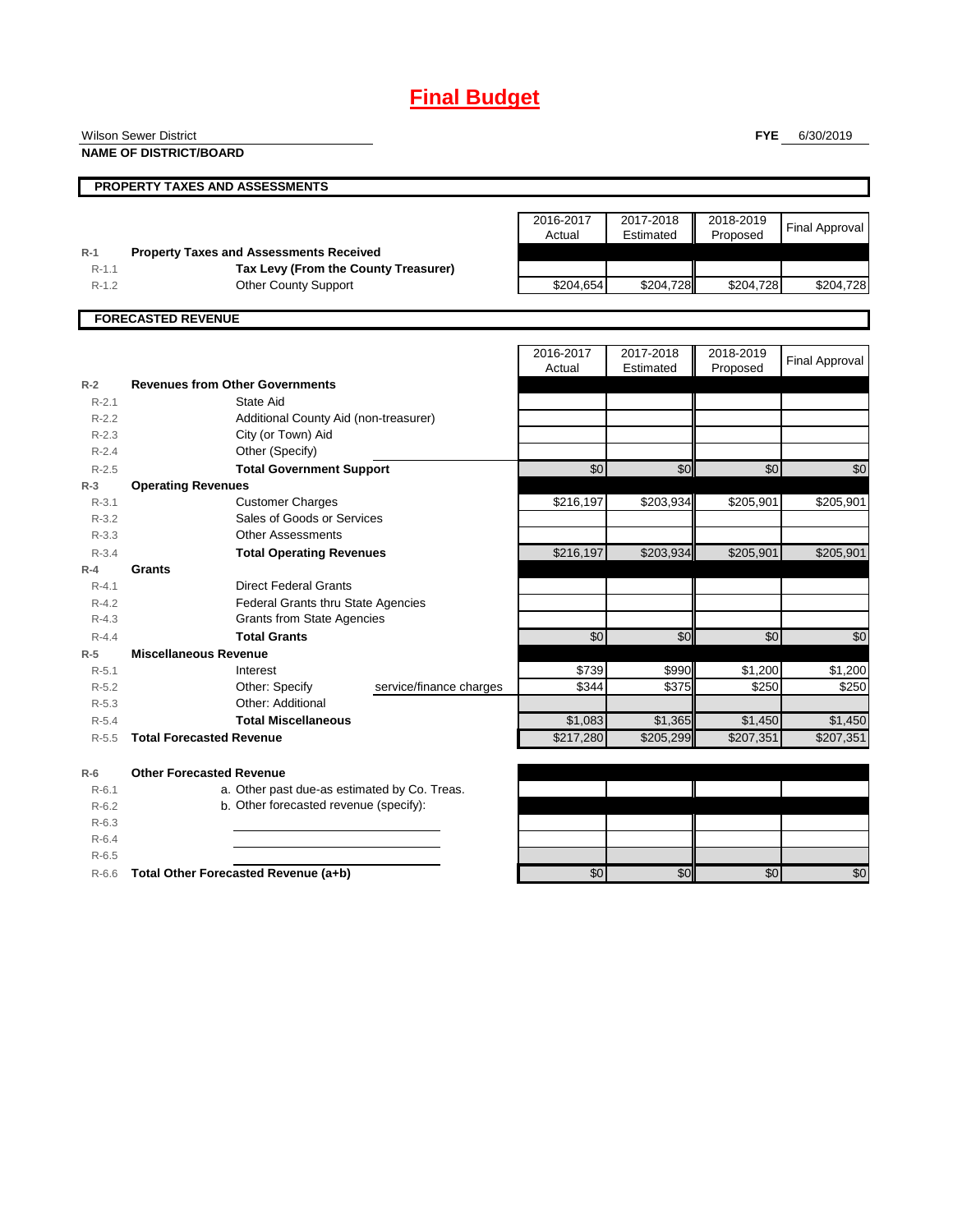# **CAPITAL OUTLAY BUDGET**

| E-1       | <b>Capital Outlay</b> |                         |
|-----------|-----------------------|-------------------------|
| $E - 1.1$ |                       | Real Property           |
| $F-12$    |                       | Vehicles                |
| $F-1.3$   |                       | <b>Office Equipment</b> |
| $F-14$    |                       | Other (Specify)         |
| $E - 1.5$ |                       |                         |
| $E - 1.6$ |                       |                         |
| $E - 1.7$ |                       |                         |
| $E-1.8$   | TOTAL CAPITAL OUTLAY  |                         |

|           |                             |                      | 2016-2017<br>Actual | 2017-2018<br>Estimated | 2018-2019<br>Proposed | Final Approval |
|-----------|-----------------------------|----------------------|---------------------|------------------------|-----------------------|----------------|
|           |                             |                      |                     |                        |                       |                |
|           | <b>Capital Outlay</b>       |                      |                     |                        |                       |                |
| $E-1.1$   |                             | <b>Real Property</b> |                     |                        |                       |                |
| $E-1.2$   |                             | Vehicles             |                     |                        |                       |                |
| $E-1.3$   |                             | Office Equipment     |                     |                        |                       |                |
| $E - 1.4$ |                             | Other (Specify)      |                     |                        |                       |                |
| $E-1.5$   |                             |                      |                     |                        |                       |                |
| $E-1.6$   |                             |                      |                     |                        |                       |                |
| $E - 1.7$ |                             |                      |                     |                        |                       |                |
| $E-1.8$   | <b>TOTAL CAPITAL OUTLAY</b> |                      | \$0                 | \$0                    | \$0                   | \$0            |
|           |                             |                      |                     |                        |                       |                |

# **ADMINISTRATION BUDGET**

| $E-2$     | <b>Personnel Services</b>            | Administrator                   |
|-----------|--------------------------------------|---------------------------------|
| $E - 2.1$ |                                      |                                 |
| $E - 2.2$ |                                      | Secretary                       |
| $E - 2.3$ |                                      | Clerical                        |
| $E - 2.4$ |                                      | Other (Specify)                 |
| $E - 2.5$ |                                      |                                 |
| $E - 2.6$ |                                      |                                 |
| $E - 2.7$ |                                      |                                 |
| $E-3$     | <b>Board Expenses</b>                |                                 |
| $E - 3.1$ |                                      | Travel                          |
| $E - 3.2$ |                                      | Mileage                         |
| $E - 3.3$ |                                      | Other (Specify)                 |
| $E - 3.4$ |                                      |                                 |
| $E - 3.5$ |                                      |                                 |
| $E - 3.6$ |                                      |                                 |
| $E-4$     | <b>Contractual Services</b>          |                                 |
| $E - 4.1$ |                                      | Legal                           |
| $E - 4.2$ |                                      | Accounting/Auditing             |
| $E - 4.3$ |                                      | Other (Specify)                 |
| $E - 4.4$ |                                      | Clerk                           |
| $E - 4.5$ |                                      | Administration                  |
| $E - 4.6$ |                                      |                                 |
| $E-5$     | <b>Other Administrative Expenses</b> |                                 |
| $E - 5.1$ |                                      | <b>Office Supplies</b>          |
| $E - 5.2$ |                                      | Office equipment, rent & repair |
| $E - 5.3$ |                                      | Education                       |
| $E - 5.4$ |                                      | Registrations                   |
| $E - 5.5$ |                                      | Other (Specify)                 |
| $E - 5.6$ |                                      | Advertising                     |
| $E - 5.7$ |                                      | Dues and Subscriptions          |
| $E - 5.8$ |                                      | see additional details          |
| $E-6$     | <b>TOTAL ADMINISTRATION</b>          |                                 |

|           |                                      | 2016-2017<br>Actual | 2017-2018<br>Estimated | 2018-2019<br>Proposed | <b>Final Approval</b> |
|-----------|--------------------------------------|---------------------|------------------------|-----------------------|-----------------------|
| $E-2$     | <b>Personnel Services</b>            |                     |                        |                       |                       |
| $E - 2.1$ | Administrator                        |                     |                        |                       |                       |
| $E - 2.2$ | Secretary                            |                     |                        |                       |                       |
| $E - 2.3$ | Clerical                             |                     |                        |                       |                       |
| $E - 2.4$ | Other (Specify)                      |                     |                        |                       |                       |
| $E - 2.5$ |                                      |                     |                        |                       |                       |
| $E - 2.6$ |                                      |                     |                        |                       |                       |
| $E - 2.7$ |                                      |                     |                        |                       |                       |
| $E-3$     | <b>Board Expenses</b>                |                     |                        |                       |                       |
| $E - 3.1$ | Travel                               |                     |                        |                       |                       |
| $E - 3.2$ | Mileage                              |                     |                        |                       |                       |
| $E - 3.3$ | Other (Specify)                      |                     |                        |                       |                       |
| $E - 3.4$ |                                      |                     |                        |                       |                       |
| $E - 3.5$ |                                      |                     |                        |                       |                       |
| $E - 3.6$ |                                      |                     |                        |                       |                       |
| $E-4$     | <b>Contractual Services</b>          |                     |                        |                       |                       |
| $E - 4.1$ | Legal                                |                     |                        |                       |                       |
| $E - 4.2$ | Accounting/Auditing                  |                     |                        |                       |                       |
| $E - 4.3$ | Other (Specify)                      |                     |                        |                       |                       |
| $E - 4.4$ | Clerk                                | \$11,772            | \$12,500               | \$14,000              | \$14,000              |
| $E - 4.5$ | Administration                       | \$20,669            | \$24,500               | \$25,000              | \$25,000              |
| $E - 4.6$ |                                      |                     |                        |                       |                       |
| $E-5$     | <b>Other Administrative Expenses</b> |                     |                        |                       |                       |
| $E - 5.1$ | <b>Office Supplies</b>               | \$106               | \$162                  | \$150                 | \$150                 |
| $E - 5.2$ | Office equipment, rent & repair      |                     |                        |                       |                       |
| $E - 5.3$ | Education                            |                     |                        |                       |                       |
| $E - 5.4$ | Registrations                        |                     |                        |                       |                       |
| $E-5.5$   | Other (Specify)                      |                     |                        |                       |                       |
| $E - 5.6$ | Advertising                          | \$430               | \$575                  | \$1,000               | \$1,000               |
| $E - 5.7$ | Dues and Subscriptions               | \$140               | \$166                  | \$166                 | \$166                 |
| $E - 5.8$ | see additional details               | \$8,269             | \$499                  | \$675                 | \$675                 |
| $E-6$     | <b>TOTAL ADMINISTRATION</b>          | \$41,386            | \$38,402               | \$40,991              | \$40,991              |
|           |                                      |                     |                        |                       |                       |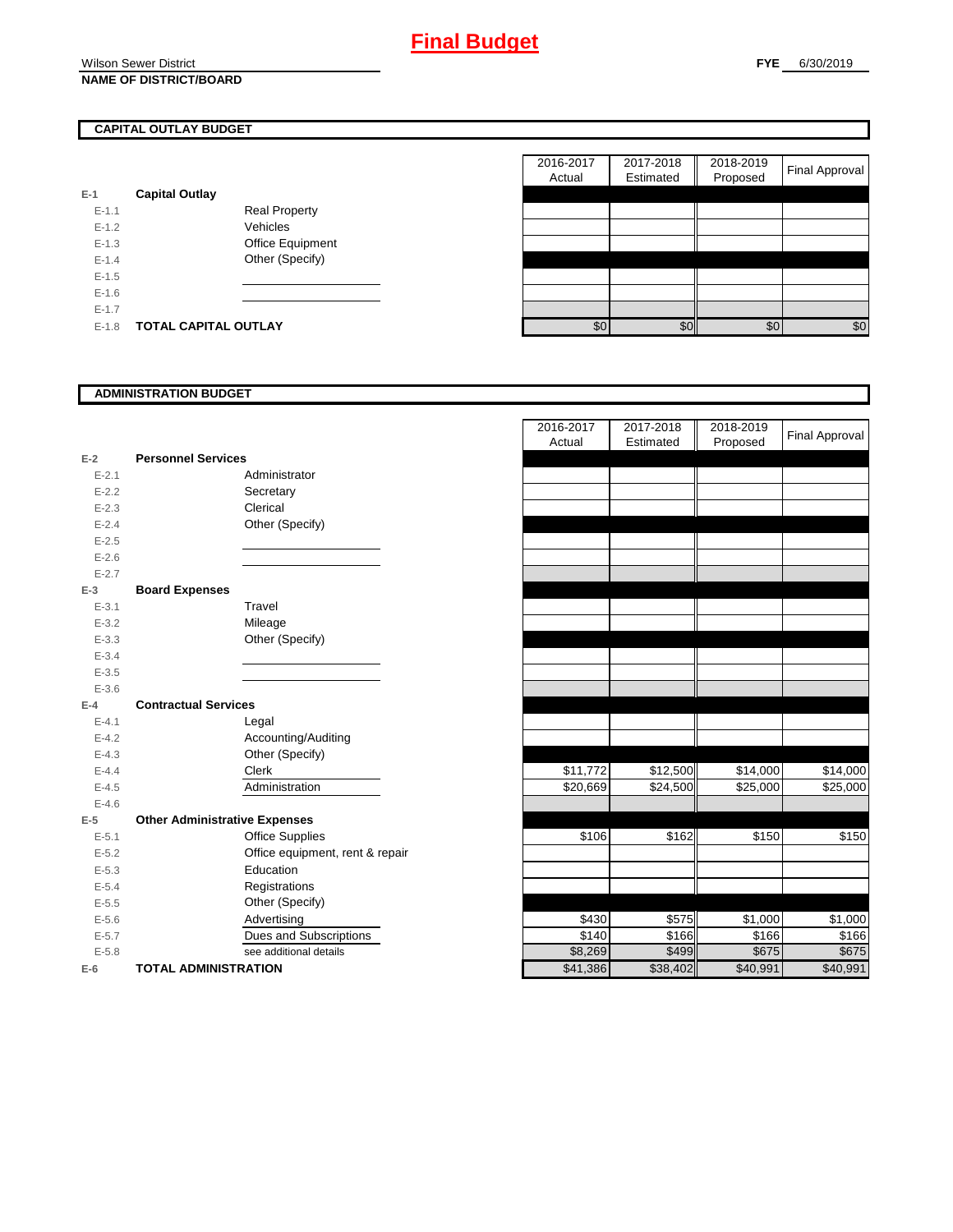# Wilson Sewer District

# **OPERATIONS BUDGET**

|           |                                        |                          | 1.0.001   | $-0.00000$ |
|-----------|----------------------------------------|--------------------------|-----------|------------|
| $E-7$     | <b>Personnel Services</b>              |                          |           |            |
| $E - 7.1$ |                                        | Wages--Operations        |           |            |
| $E - 7.2$ |                                        | <b>Service Contracts</b> | \$30,000  | \$30,000   |
| $E - 7.3$ |                                        | Other (Specify)          |           |            |
| $E - 7.4$ |                                        |                          |           |            |
| $E - 7.5$ |                                        |                          |           |            |
| $E - 7.6$ |                                        |                          |           |            |
| $E-8$     | <b>Travel</b>                          |                          |           |            |
| $E - 8.1$ |                                        | Mileage                  |           |            |
| $E - 8.2$ |                                        | Other (Specify)          |           |            |
| $E - 8.3$ |                                        |                          |           |            |
| $E - 8.4$ |                                        |                          |           |            |
| $E - 8.5$ |                                        |                          |           |            |
| $E-9$     | <b>Operating supplies (List)</b>       |                          |           |            |
| $E - 9.1$ |                                        |                          |           |            |
| $E - 9.2$ |                                        |                          |           |            |
| $E-9.3$   |                                        |                          |           |            |
| $E - 9.4$ |                                        |                          |           |            |
| $E-9.5$   |                                        |                          |           |            |
| $E-10$    | <b>Program Services (List)</b>         |                          |           |            |
| $E-10.1$  |                                        |                          |           |            |
| $E-10.2$  |                                        |                          |           |            |
| $E-10.3$  |                                        |                          |           |            |
| $E-10.4$  |                                        |                          |           |            |
| $E-10.5$  |                                        |                          |           |            |
| $E-11$    | <b>Contractual Arrangements (List)</b> |                          |           |            |
| $E-11.1$  |                                        |                          |           |            |
| $E-11.2$  |                                        |                          |           |            |
| $E-11.3$  |                                        |                          |           |            |
| $E-11.4$  |                                        |                          |           |            |
| $E-11.5$  |                                        |                          |           |            |
| $E-12$    | <b>Other operations (Specify)</b>      |                          |           |            |
| $E-12.1$  |                                        | Repair & Maintenance     | \$48,519  | \$40,000   |
| $E-12.2$  |                                        | Tap fees                 | \$14,118  | \$11,294   |
| $E-12.3$  |                                        | Usage fees               | \$47,831  | \$48,000   |
| $E-12.4$  |                                        | Utilities and telephone  | \$7,242   | \$7,625    |
| $E-12.5$  |                                        |                          |           |            |
| $E-13$    | <b>TOTAL OPERATIONS</b>                |                          | \$147,710 | \$136,919  |

|                |                                        | 2016-2017 | 2017-2018 | 2018-2019       |                       |
|----------------|----------------------------------------|-----------|-----------|-----------------|-----------------------|
|                |                                        | Actual    | Estimated | Proposed        | <b>Final Approval</b> |
| $\overline{7}$ | <b>Personnel Services</b>              |           |           |                 |                       |
| $E - 7.1$      | Wages--Operations                      |           |           |                 |                       |
| $E - 7.2$      | <b>Service Contracts</b>               | \$30,000  | \$30,000  | \$35,000        | \$35,000              |
| $E - 7.3$      | Other (Specify)                        |           |           |                 |                       |
| $E - 7.4$      |                                        |           |           |                 |                       |
| $E - 7.5$      |                                        |           |           |                 |                       |
| $E - 7.6$      |                                        |           |           |                 |                       |
| 8              | <b>Travel</b>                          |           |           |                 |                       |
| $E - 8.1$      | Mileage                                |           |           |                 |                       |
| $E - 8.2$      | Other (Specify)                        |           |           |                 |                       |
| $E - 8.3$      |                                        |           |           |                 |                       |
| $E - 8.4$      |                                        |           |           |                 |                       |
| $E - 8.5$      |                                        |           |           |                 |                       |
| 9              | <b>Operating supplies (List)</b>       |           |           |                 |                       |
| $E-9.1$        |                                        |           |           |                 |                       |
| $E-9.2$        |                                        |           |           |                 |                       |
| $E - 9.3$      |                                        |           |           |                 |                       |
| $E - 9.4$      |                                        |           |           |                 |                       |
| $E-9.5$        |                                        |           |           |                 |                       |
| 10             | <b>Program Services (List)</b>         |           |           |                 |                       |
| $E-10.1$       |                                        |           |           |                 |                       |
| $E-10.2$       |                                        |           |           |                 |                       |
| $E-10.3$       |                                        |           |           |                 |                       |
| $E-10.4$       |                                        |           |           |                 |                       |
| $E-10.5$       |                                        |           |           |                 |                       |
| $-11$          | <b>Contractual Arrangements (List)</b> |           |           |                 |                       |
| $E-11.1$       |                                        |           |           |                 |                       |
| $E-11.2$       |                                        |           |           |                 |                       |
| $E-11.3$       |                                        |           |           |                 |                       |
| $E-11.4$       |                                        |           |           |                 |                       |
| $E-11.5$       |                                        |           |           |                 |                       |
| 12             | <b>Other operations (Specify)</b>      |           |           |                 |                       |
| $E-12.1$       | Repair & Maintenance                   | \$48,519  | \$40,000  | \$90,000        | \$90,000              |
| $E-12.2$       | Tap fees                               | \$14,118  | \$11,294  | \$13,032        | \$13,032              |
| $E-12.3$       | Usage fees                             | \$47,831  | \$48,000  | \$50,000        | \$50,000              |
| $E-12.4$       | Utilities and telephone                | \$7,242   | \$7,625   | \$9,200         | \$9,200               |
| $E-12.5$       |                                        |           |           |                 |                       |
| $42 -$         | TOTAL OPERATIONS                       | 4147710   | \$136010  | <b>C107 232</b> | 40722                 |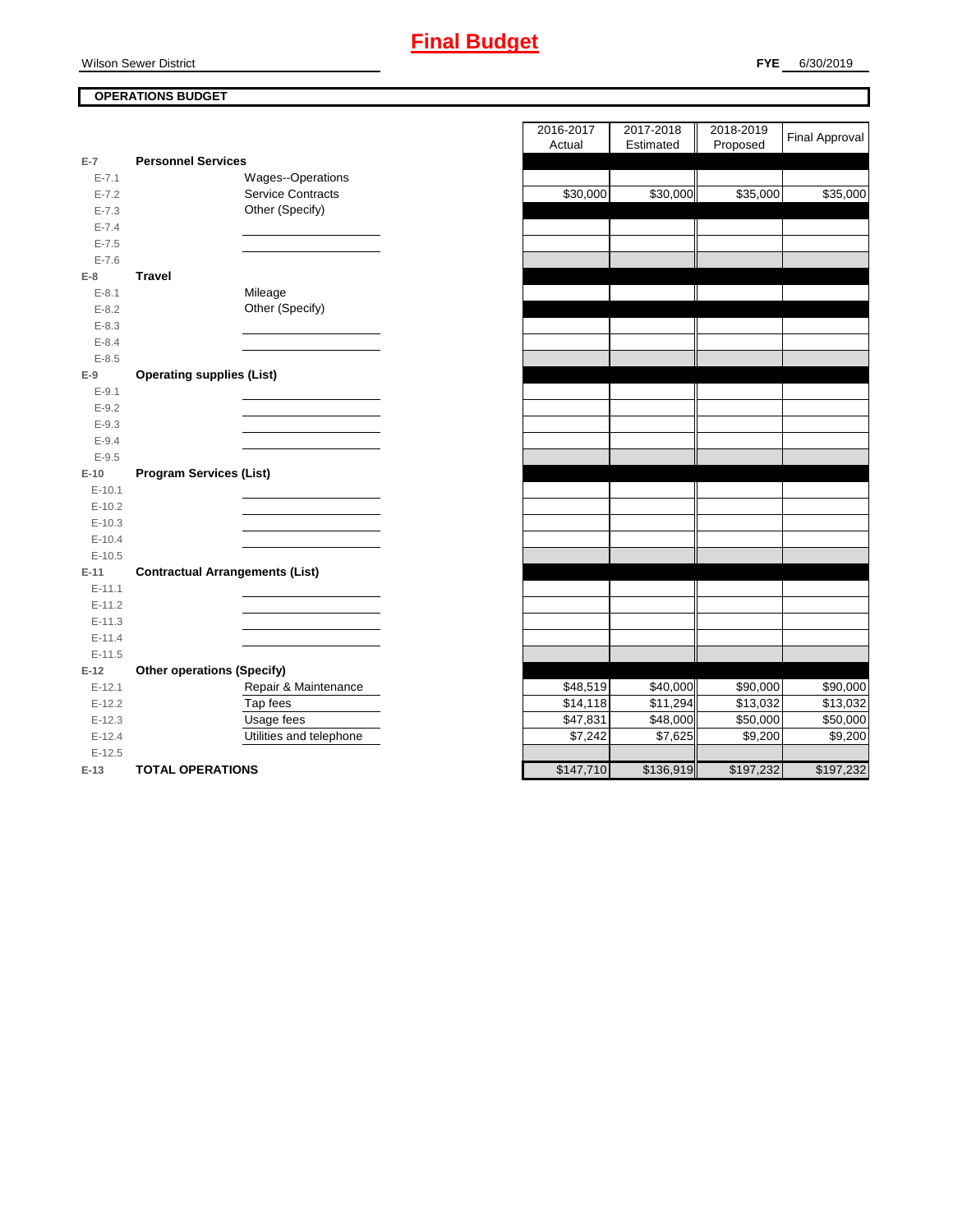# **INDIRECT COSTS BUDGET**

| $E-14$     | Insurance                     |
|------------|-------------------------------|
| $F-141$    | Liability                     |
| $F-142$    | <b>Buildings and vehicles</b> |
| $F-14.3$   | Equipment                     |
| $F-144$    | Other (Specify)               |
| $E-14.5$   | treasurer's bond              |
| $E - 14.6$ |                               |
| $F-147$    |                               |
| $E-15$     | Indirect payroll costs:       |
| $E - 15.1$ | FICA (Social Security) taxes  |
| $E-15.2$   | <b>Workers Compensation</b>   |
| $E-15.3$   | <b>Unemployment Taxes</b>     |
| $E-15.4$   | Retirement                    |
| $E-15.5$   | Health Insurance              |
| $E - 15.6$ | Other (Specify)               |
| $E-15.7$   |                               |
| $E-15.8$   |                               |
| $E-15.9$   |                               |
| $E-16$     | <b>Depreciation Expenses</b>  |
| $E-17$     | <b>TOTAL INDIRECT COSTS</b>   |

|          |                              | 2016-2017<br>Actual | 2017-2018<br>Estimated | 2018-2019<br>Proposed | Final Approval |
|----------|------------------------------|---------------------|------------------------|-----------------------|----------------|
| $E-14$   | <b>Insurance</b>             |                     |                        |                       |                |
| $E-14.1$ | Liability                    | \$3,753             | \$3,421                | \$3,400               | \$3,400        |
| $E-14.2$ | Buildings and vehicles       |                     |                        |                       |                |
| $E-14.3$ | Equipment                    |                     |                        |                       |                |
| $E-14.4$ | Other (Specify)              |                     |                        |                       |                |
| $E-14.5$ | treasurer's bond             | \$100               | \$100                  | \$100                 | \$100          |
| $E-14.6$ |                              |                     |                        |                       |                |
| $E-14.7$ |                              |                     |                        |                       |                |
| $E-15$   | Indirect payroll costs:      |                     |                        |                       |                |
| $E-15.1$ | FICA (Social Security) taxes |                     |                        |                       |                |
| $E-15.2$ | <b>Workers Compensation</b>  |                     |                        |                       |                |
| $E-15.3$ | <b>Unemployment Taxes</b>    |                     |                        |                       |                |
| $E-15.4$ | Retirement                   |                     |                        |                       |                |
| $E-15.5$ | <b>Health Insurance</b>      |                     |                        |                       |                |
| $E-15.6$ | Other (Specify)              |                     |                        |                       |                |
| $E-15.7$ |                              |                     |                        |                       |                |
| $E-15.8$ |                              |                     |                        |                       |                |
| $E-15.9$ |                              |                     |                        |                       |                |
| $E-16$   | <b>Depreciation Expenses</b> | \$251,326           | \$251,326              | \$251,326             | \$251,326      |
| E-17     | <b>TOTAL INDIRECT COSTS</b>  | \$255,179           | \$254,847              | \$254,826             | \$254,826      |
|          |                              |                     |                        |                       |                |

#### **DEBT SERVICE BUDGET**

|         |                           | 2016-2017 | 2017-2018 | 2018-2019 |                |
|---------|---------------------------|-----------|-----------|-----------|----------------|
|         |                           | Actual    | Estimated | Proposed  | Final Approval |
| $D-1$   | <b>Debt Service</b>       |           |           |           |                |
| $D-1.1$ | Principal                 | \$220.476 | \$105.164 | \$91.325  | \$91.325       |
| $D-1.2$ | Interest                  | \$55.917  | \$32,786  | \$46,626  | \$46,626       |
| $D-1.3$ | Fees                      |           |           |           |                |
| $D-2$   | <b>TOTAL DEBT SERVICE</b> | \$276,393 | \$137,950 | \$137.951 | \$137,951      |

# Wilson Sewer District